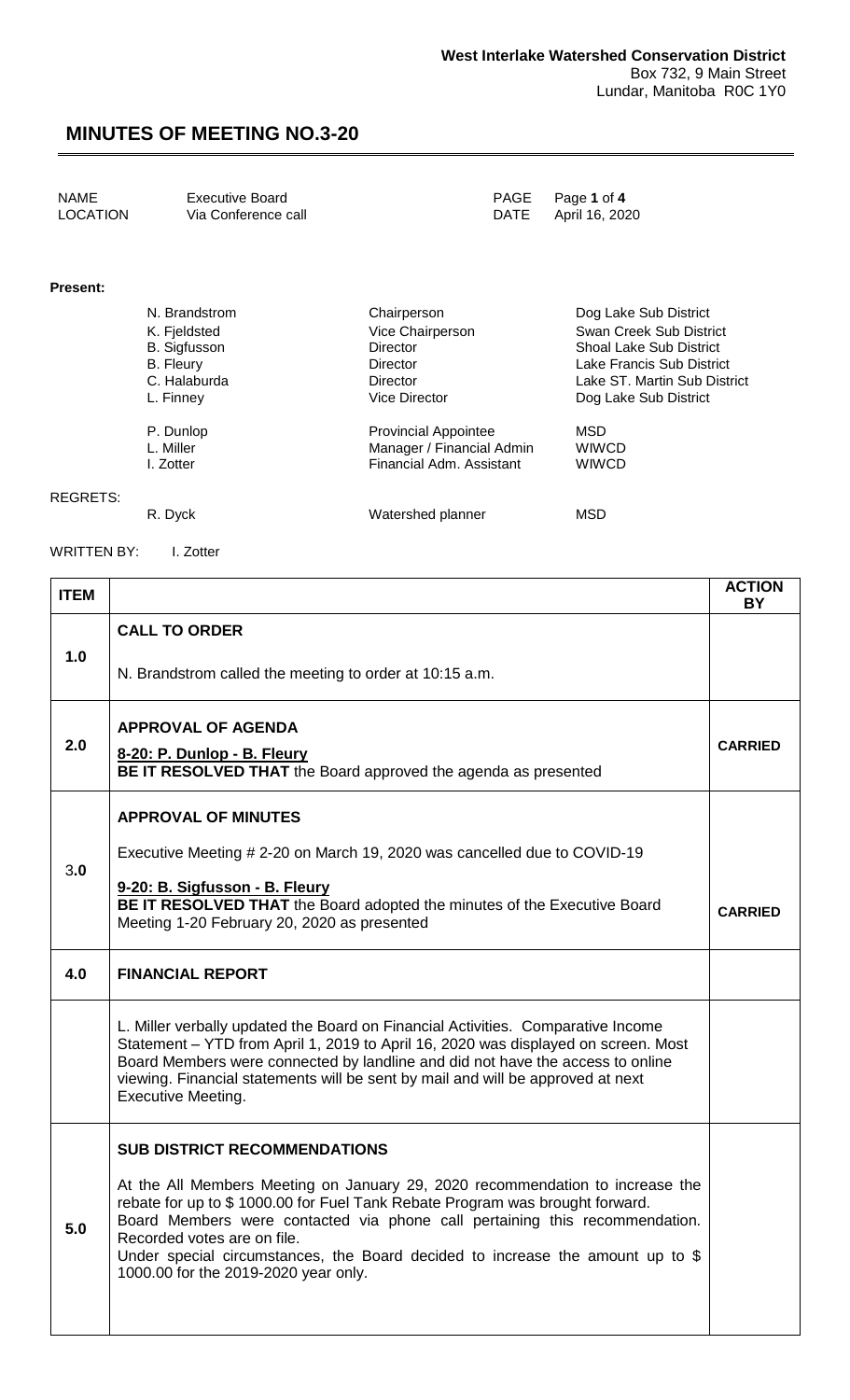| <b>NAME</b>     | Executive Board     | PAGE Page 2 of 4    |
|-----------------|---------------------|---------------------|
| <b>LOCATION</b> | Via Conference call | DATE April 16, 2020 |

| 6.0 | <b>OLD BUSINESS</b>                                                                                                                                                                                                                                                                                                                                                                                                                                                                                                                                                                                                                                                                                                                                                                                                                                                                                  |                |
|-----|------------------------------------------------------------------------------------------------------------------------------------------------------------------------------------------------------------------------------------------------------------------------------------------------------------------------------------------------------------------------------------------------------------------------------------------------------------------------------------------------------------------------------------------------------------------------------------------------------------------------------------------------------------------------------------------------------------------------------------------------------------------------------------------------------------------------------------------------------------------------------------------------------|----------------|
| 6.1 | Integrated Watershed Management plan (IWMP)<br><b>Tabled</b>                                                                                                                                                                                                                                                                                                                                                                                                                                                                                                                                                                                                                                                                                                                                                                                                                                         |                |
| 6.2 | <b>Winter Watering System Applications</b><br>One project completed, one projects is still in the progress.                                                                                                                                                                                                                                                                                                                                                                                                                                                                                                                                                                                                                                                                                                                                                                                          |                |
| 6.3 | <b>Hatchery Drain</b><br>Installation of Spawning Shoals is completed. Reports are sent.                                                                                                                                                                                                                                                                                                                                                                                                                                                                                                                                                                                                                                                                                                                                                                                                             |                |
| 6.4 | <b>Policy</b><br><b>Tabled</b>                                                                                                                                                                                                                                                                                                                                                                                                                                                                                                                                                                                                                                                                                                                                                                                                                                                                       |                |
| 6.5 | <b>Bank</b><br><b>Tabled</b>                                                                                                                                                                                                                                                                                                                                                                                                                                                                                                                                                                                                                                                                                                                                                                                                                                                                         |                |
| 6.6 | <b>Conservation Trust Fund / Trees</b><br>Invoice received and paid.<br>Interim Report submitted to MHHC.<br>Delivery date for tree seedlings is unknown at this time, delay is expected.                                                                                                                                                                                                                                                                                                                                                                                                                                                                                                                                                                                                                                                                                                            |                |
| 6.7 | <b>Cover Crops / Conservation Trust</b><br>The application for "Working with Landowners to improve Soil Health in Lake Manitoba<br>Watershed" Project for the Soil Health category was accepted and approved by the<br>Conservation Trust for \$90.000.<br>Sample of Application was sent by mail for a review to all Board Members. Comments<br>and recommendations were collected via phone call and by email.<br>10-20: C. Halaburda - B. Sigfusson<br>BE IT RESOLVED THAT the Board approved the format and contest for the Cover<br>Crop Application.<br>The Letter of Intent (LOI) for the Watershed Category & GROW Trust was submitted on<br>February 14, 2020. LOI was accepted and the WIWD was invited to submit a full<br>application for "Working Together to improve watershed health in the West Interlake<br>Watershed" Project. Due date to submit an application is April 17, 2020 | <b>CARRIED</b> |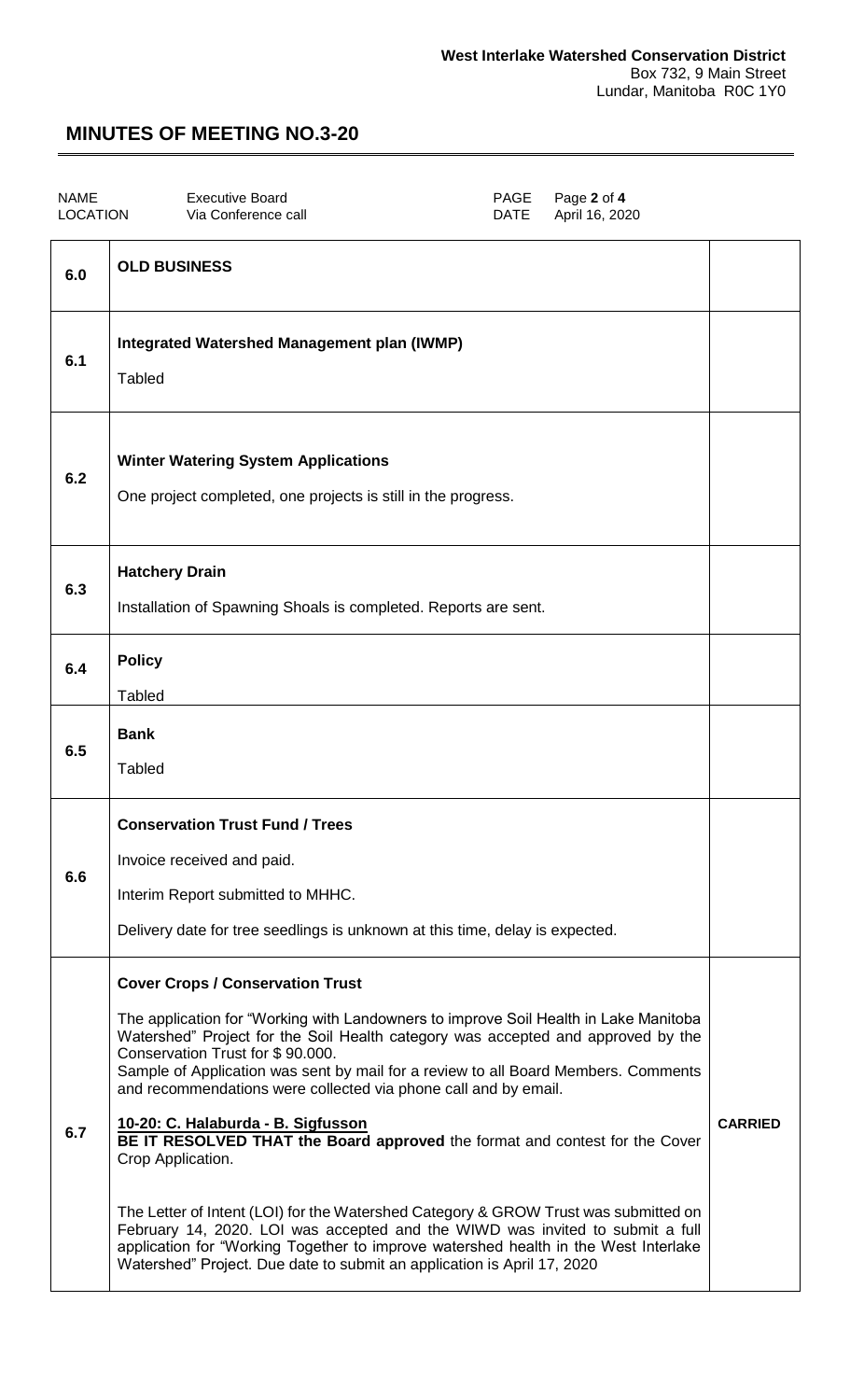| <b>NAME</b><br><b>LOCATION</b> | <b>Executive Board</b><br>Via Conference call                                                                                                                                                                                  | PAGE<br><b>DATE</b> | Page 3 of 4<br>April 16, 2020 |  |
|--------------------------------|--------------------------------------------------------------------------------------------------------------------------------------------------------------------------------------------------------------------------------|---------------------|-------------------------------|--|
|                                | <b>Advertisement / Truck</b><br>The installation of decals on the truck postponed indefinitely due to COVID-19.                                                                                                                |                     |                               |  |
| 6.8                            | Aauction for the Ad in Bull Sale Calendar was cancelled. Two pages were purchased<br>via phone for \$1000.00                                                                                                                   |                     |                               |  |
|                                | "Change of Service" Notice placed in The Interlake Express, Tribune and online issue<br>of Around Town.                                                                                                                        |                     |                               |  |
| 6.9                            | Northwest Interlake Integrated Watershed Management Plan (IWMP)                                                                                                                                                                |                     |                               |  |
|                                | P. Watson will be leading the development on Northwest Interlake IWMP.                                                                                                                                                         |                     |                               |  |
| 6.10                           | <b>Siglunes Project</b>                                                                                                                                                                                                        |                     |                               |  |
|                                | <b>Tabled</b>                                                                                                                                                                                                                  |                     |                               |  |
| 6.11                           | Name change                                                                                                                                                                                                                    |                     |                               |  |
|                                | WIWD.ca domain secured for 3 years. Transitioning is in the process.                                                                                                                                                           |                     |                               |  |
|                                | <b>Grow Committee</b>                                                                                                                                                                                                          |                     |                               |  |
| 6.12                           | Grow Committee is formed. Up to date the Committee held one meeting and two<br>conference calls via online/phone. The application developed and ready to be submitted<br>to Watershed Category & GROW Trust on April 17, 2020. |                     |                               |  |
| 6.13                           | <b>Signs GPS</b>                                                                                                                                                                                                               |                     |                               |  |
|                                | Locations were identified, coordinates submitted to the Province.                                                                                                                                                              |                     |                               |  |
| 7.0                            | <b>NEW BUSINESS</b>                                                                                                                                                                                                            |                     |                               |  |
| 7.1                            | <b>Nature Conservancy - Delegation</b>                                                                                                                                                                                         |                     |                               |  |
|                                | Postponed indefinitely due to COVID-19                                                                                                                                                                                         |                     |                               |  |
| 7.2                            | <b>Administrative Assistant Wages</b><br>Tabled                                                                                                                                                                                |                     |                               |  |
| 8.0                            | <b>REPORTS</b>                                                                                                                                                                                                                 |                     |                               |  |
|                                | Chairperson                                                                                                                                                                                                                    |                     |                               |  |
| 8.1                            | Brief verbal update                                                                                                                                                                                                            |                     |                               |  |
|                                | <b>MCDA Rep Report</b>                                                                                                                                                                                                         |                     |                               |  |
| 8.2                            | Brief verbal update. MCDA Board Minutes, November 4, 2019 (on file), Manitoba<br>Association of Watersheds Update (on file)                                                                                                    |                     |                               |  |